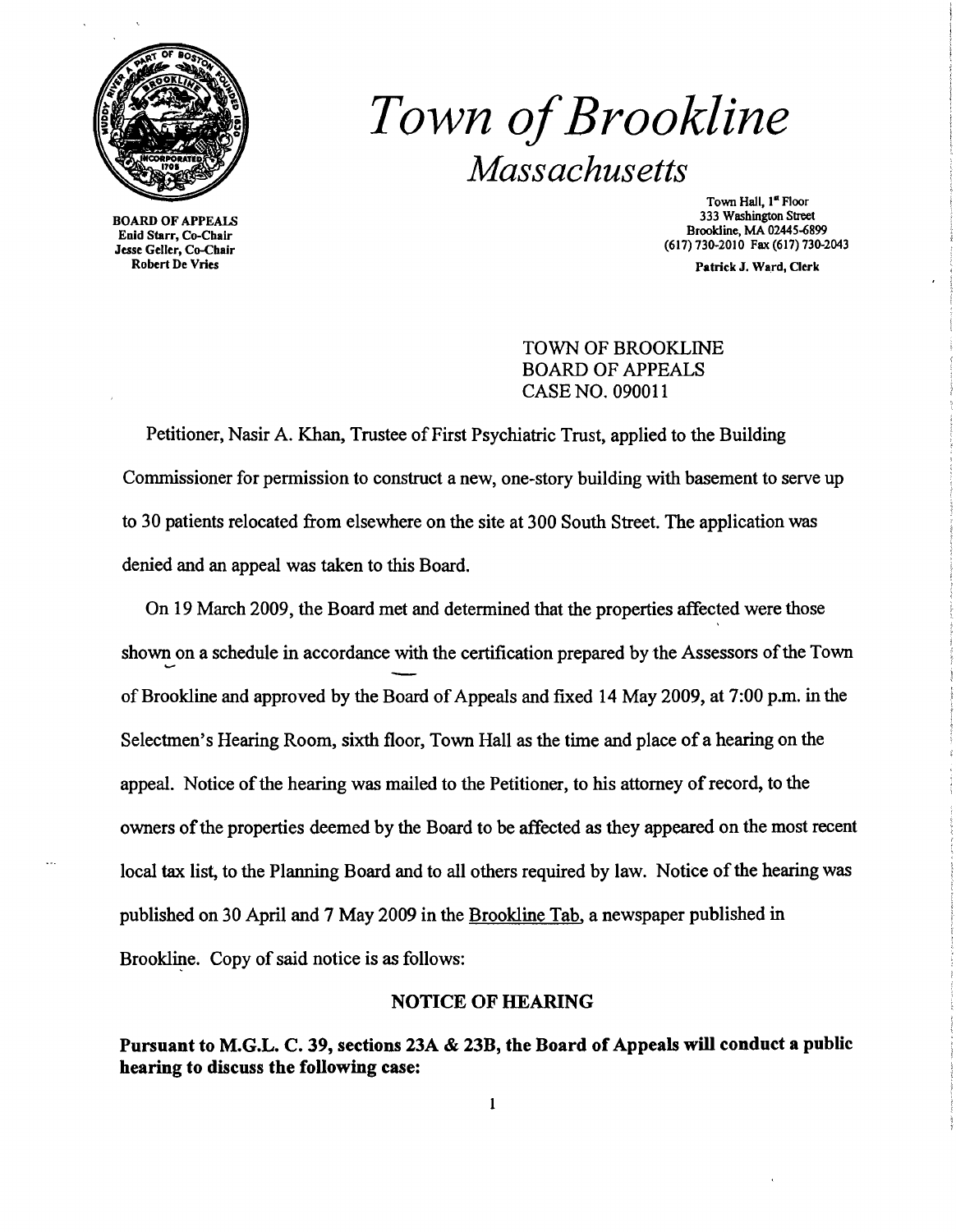Petitioner: NASIR A. KHAN, TRUSTEE OF FIRST PSYCHIATRIC TRUST Location of Premises: 300 SOUTH ST BRKL Date of Hearing: 05/14/09 Time of Hearing: 7:10 p.m. Place of Hearing: Selectmen's Hearing Room, 6<sup>th</sup> floor

A public hearing will be held for a variance and/or special permit from:

- 1) 4.07; Table of Use Regulations, Use #19. Variance Required.<br>2) 5.09.2.i: Design Review. Special Permit Required.
- 2) 5.09.2.i; Design Review, Special Permit Required.
- 3) 8.02.1.a; Alteration or Extension, Special Permit Required.
- 4) 8.02.1.c; Alteration or Extension, ... increase in volume or area, ..• more than 25%..., Variance Required.

5) 8.02.1.d; Alteration or Extension, .• .lengthen economic life...longer than a period reasonable..•, Variance Required.

6) BOA Decision # 1782, Modification as required of the Zoning By-Law to construct a new, one story building with basement to serve up to 30 patients relocated from elsewhere on the site at 300 SOUTH ST BRKL.

Said Premise located in a S-7 (single family) residential district.

*Hearings, once opened, may be continued by the Chair to a date and time certain. No further notice will be mailed to abutters or advertised in the TAB. Questions regarding whether a hearing has been continued, or the date and time ofany hearing may be directed to the Zoning Administrator at* 617-734-2134 *or check meeting calendar at:http://calendars. town. brookline. ma. uslMasterTownCalandarl?FormID=158.* 

The Town of Brookline does not discriminate on the basis of disability in admission to, access to, *or operations ofits programs, services or activities. Individuals who need auxiliary aids for*  effective communication in programs and services of the Town of Brookline are invited to make *their needs known to the* ADA *Coordinator, Stephen Bressler, Town ofBrookline,* 11 *Pierce Street, Brookline, MA 02445. Telephone:* (617) *730-2330; TDD* (617) *730-2327.* 

# Enid Starr Jesse Geller Robert De Vries

At the time and place specified in the notice, this Board held a public hearing. Present at the

hearing was Chairman, Jesse Geller and Board Members, Jonathan Book and Rob De Vries.

Attorney Alan Garber of Mason and Martin LLP, 65 William Street, Wellesley MA 02481

presented the case before the Board.

 $\overline{ }$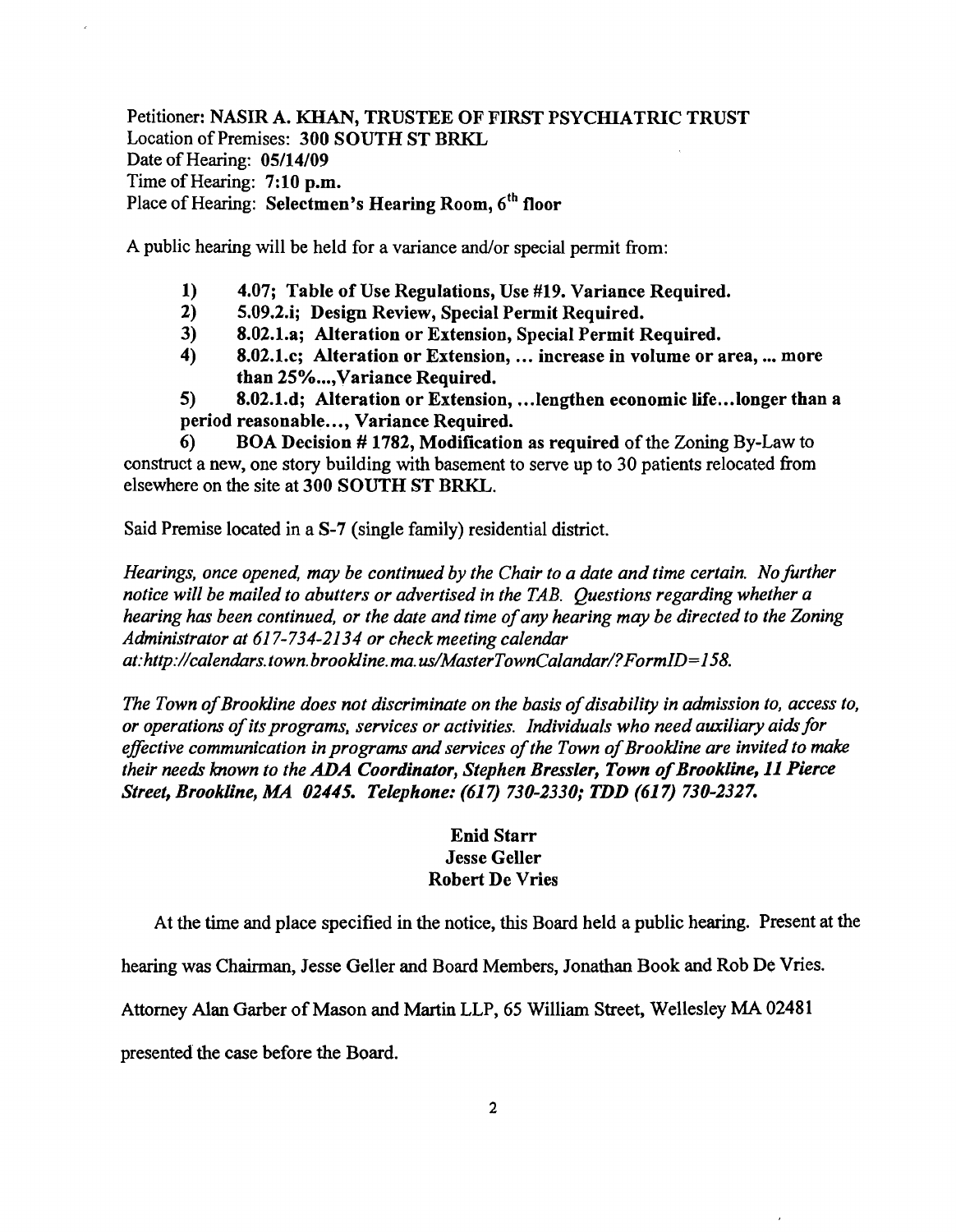Attorney Garber introduced Dr. Nasir A. Khan, director of the Bournewood Hospital, who described 300 South Street as the site of Boumewood Hospital, a for-profit psychiatric in-patient and out-patient facility. It is located between Intervale and Clearwater Roads in the southeast corner of Brookline, near the Boston City line. Boumewood Hospital moved to its current location in 1895. At the time, the location consisted of three main buildings, which were designed by Boston architect William Ralph Emerson, known for his Queen Anne Victorian shingle style houses. Today, there are six buildings on the Boumewood campus: the Stedman Building (13,564 gsf - administration on the first floor and an adult psychiatric unit on the second floor), the Dodge Building (8,372 gsf- an adult psychiatric unit on the first floor and a child/adolescent unit on the second floor), the Emerson Building (12,460 gsf - an adult dual diagnosis and psychiatric unit on the first floor and an adult dual diagnosis and detox unit on the second floor), the Woodbourne Building (8,066 gsf - an adult partial hospital program, the adolescent partial hospital program, the dual diagnosis acute residential treatment program and administration on the second floor), Intervale House (2,225 gsf - doctor on call) and the Maintenance Building (Barn) (4,492 gsf - maintenance), for a total of 49,204 s.f. or .08 FAR. Dr. Khan stated that if the new building can be constructed, there will be no increase in the existing licensed capacity, no change in the mix of patients who will be admitted to the Hospital and the same programs will continue to be offered. He stated that a new building will allow the Hospital to offer patients treatment in a modern and more efficient environment.

Dr. Khan stated that the Boumewood Hospital is proposing to construct a new inpatient hospital building, with 9,772 square feet on the first floor, and 1,280 s.f. in a partially unfinished basement (reduced from the initially proposed 3,300 square feet). It will house 30 of Bournewood's 90 licensed in-patients. Although Bournewood's patient capacity, as regulated by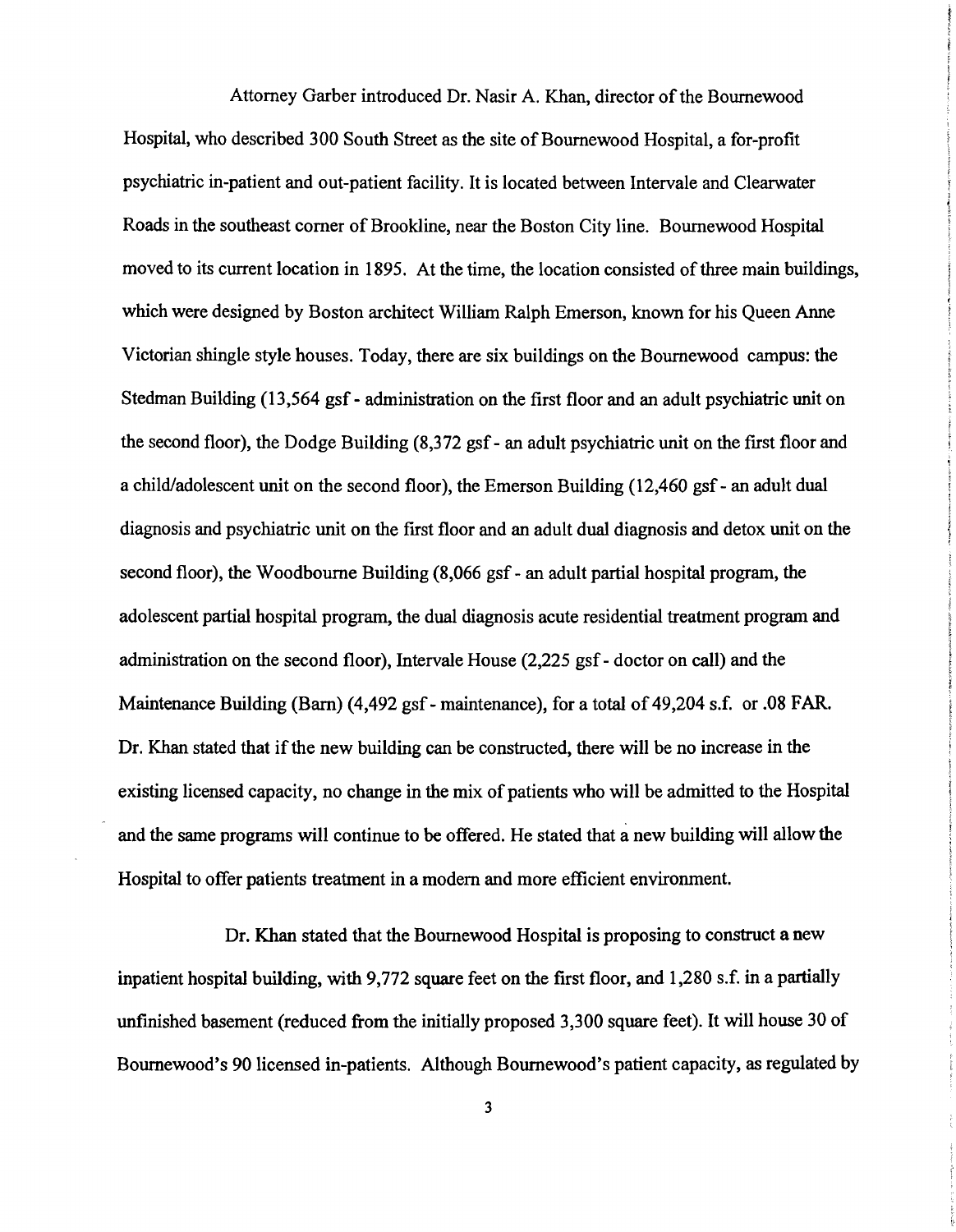the Department of Mental Health and the Commonwealth of Massachusetts, is to remain unchanged, the new building will allow more adequate office space for staff, who now have small cramped spaces or share offices. There will be 3 additional employees working in the new building between 7:00 am to 3:00 pm, 2 additional employees between 3:00 pm to 11:00 pm, and 1 additional employee between the hours of 11 :00 pm to 7:00 am.

Daniel L. Meus of Graham/Meus, Inc., the architects who designed the proposed building, said that the campus is approximately 12 acres and slopes approximately 180 feet above sea level from Intervale Road to approximately 146 feet above sea level on Clearwater Road. There are numerous outcroppings of Roxbury Puddingstone and in the northwest and southeast comers is a mature forest of oaks, maples and white pines ranging in size from approximately 8" to 30" in diameter. The western portion of the campus is open lawn. The surrounding neighborhood consists of single family homes, with Putterham Shopping Center and Walnut Hills Cemetery nearby. Mr. Meus stated that the proposed building is as close to the middle of the Bournewood campus as possible and is equidistant from neighbors. He also noted that the building is tucked into the woods, is barely visible and is functional with the rest of the campus and will be a part of the existing driveway system. Lastly Mr. Meus advised the Board concerning the reasons for the design of the building and described its architectural elements.

Rohn MacNulty, also of Graham/Meus, Inc., said that nine parking spaces will be added along the existing driveway from South Street. He said that the design team has conducted two public meetings with abutters (one on site) to review the new building proposal, and there have been numerous meetings between their team and the Planning and DPW staff to discuss design and drainage issues, including one site visit made by the Planning Board. Modifications to the side and rear elevations of the building, including adding more windows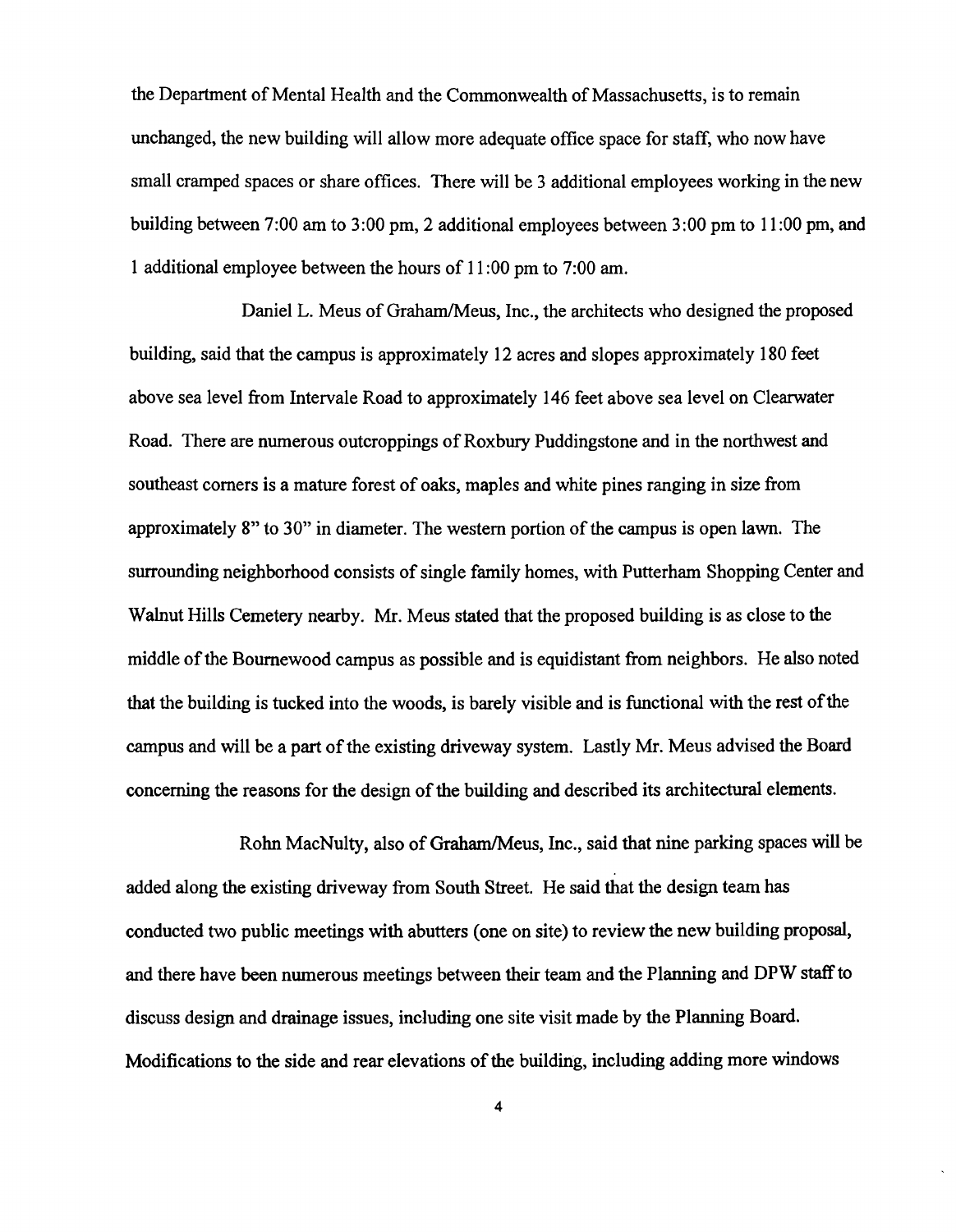and donners, were a result of input from the Community and the Planning Department and the neighborhood. After the site visit, the applicant also agreed to relocate the residential patients from Woodbourne to Dodge House to address complaints by neighbors of weekend noise.

Mr. MacNulty described the new building as one story, having fiber cement siding and trim, and being constructed so that each entrance to the building is separated from the exterior by a locked sally-port. The rear of the building will contain an outdoor patio, which will be enclosed with a non-climbable steel security fence. Windows will be anodized institutional grade aluminum, glazed with 1/2" clear tempered glass. The windows will be single hung and have factory installed security stops to prevent the bottom sash from being opened more than 6". Additionally, the layout of the first floor patient rooms will be designed to maximize staff observation of patient activities through improved sight lines.

Mark Piennarini of Hawley Engineering, Inc. discussed issues concerning stonnwater drainage. He stated that the new building will have two retention basins in the rear to collect the roof run-off, which will be directed to the basins and infiltrate into the ground. He also said that the hospital also agreed to install an outlet structure and pipe in an existing depression at the SW comer of the property and to install an oversized retention basin adjacent to the new parking spaces to help capture as much runoff as possible before the water gets to the existing depression. The outlet structure will connect to the Town's drainage system in South Street.

Attorney Garber stated that the question of whether the applicant's proposal is subject to Brookline's Zoning By-Law begins with an analysis of Chapter 40A, Section 6. He reminded the Board that local zoning bylaws do not apply to pre-existing nonconforming uses lawfully begun, but apply only to a change or substantial extension of such use. Therefore, he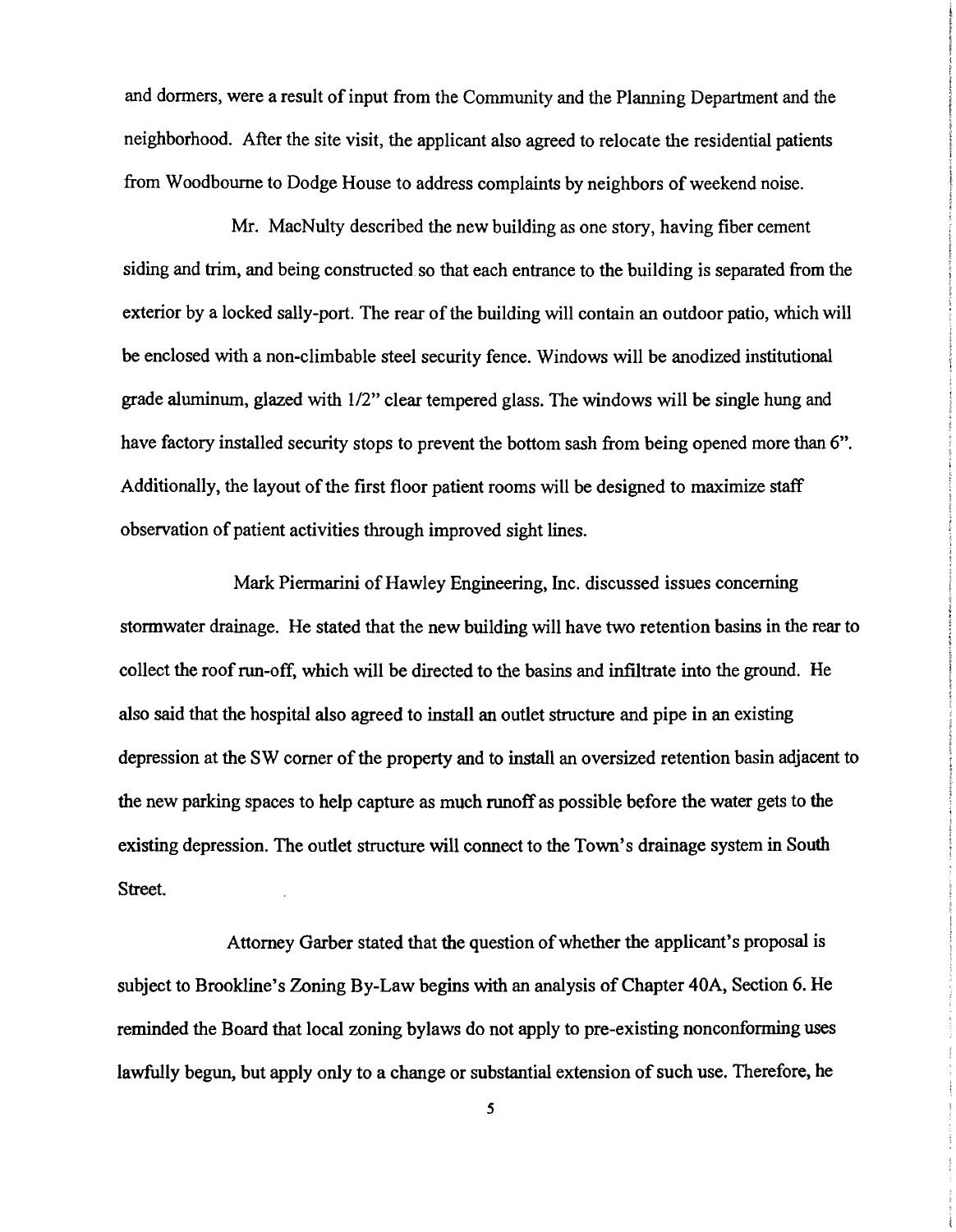stated that the initial step is to determine whether the applicant's proposal represents a change or substantial extension of the Bournewood Hospital's current use as a private psychiatric hospital. Attorney Garber suggested that the Board apply the Powers test to make that determination. He reviewed the components of the Powers test and argued that application of the Powers test established in the case of Powers v. Building Inspector of Bamstable leads to the conclusion that the proposal to construct a new building on the Bournewood campus will not result in a finding that the resulting use will be a change or substantial extension of the current use and therefore the proposed construction remains a protected use under said Chapter 40A, Section 6. Referring to the earlier testimony of Dr. Khan, Mr. Meus and Mr. MacNulty, he stated that the facts presented by these individuals confirm that the proposed use reflects the nature and purpose of the use prevailing when the relevant bylaws took effect, there will be no difference in the quality, character or degree of the use and the current use is not different in kind in its effect on the neighborhood. Attorney Garber referred to established case law that holds that an improved and more modern means of pursuing a nonconforming use is permissible if they are ordinary and reasonably adapted to the original use and do not constitute a change in the original nature and purpose of the undertaking. He cited the recent decision in the case of Broderick v. Zoning Board of Appeals of Winchester, a case presenting a similar fact pattern, to support his belief that the proposed construction of a new building on the Bournewood campus would not represent a change or substantial extension of the current use.

Attorney Garber also addressed Section 8.02(d) of the local Zoning By-Law dealing with lengthening the economic life of a nonconforming use. He directed the Board to a letter dated September 25, 2002 sent by the Attorney General's Office to the Town of Brookline which cautioned the Town that changes that increase the efficiency or modernize a use do not

6

 $\epsilon$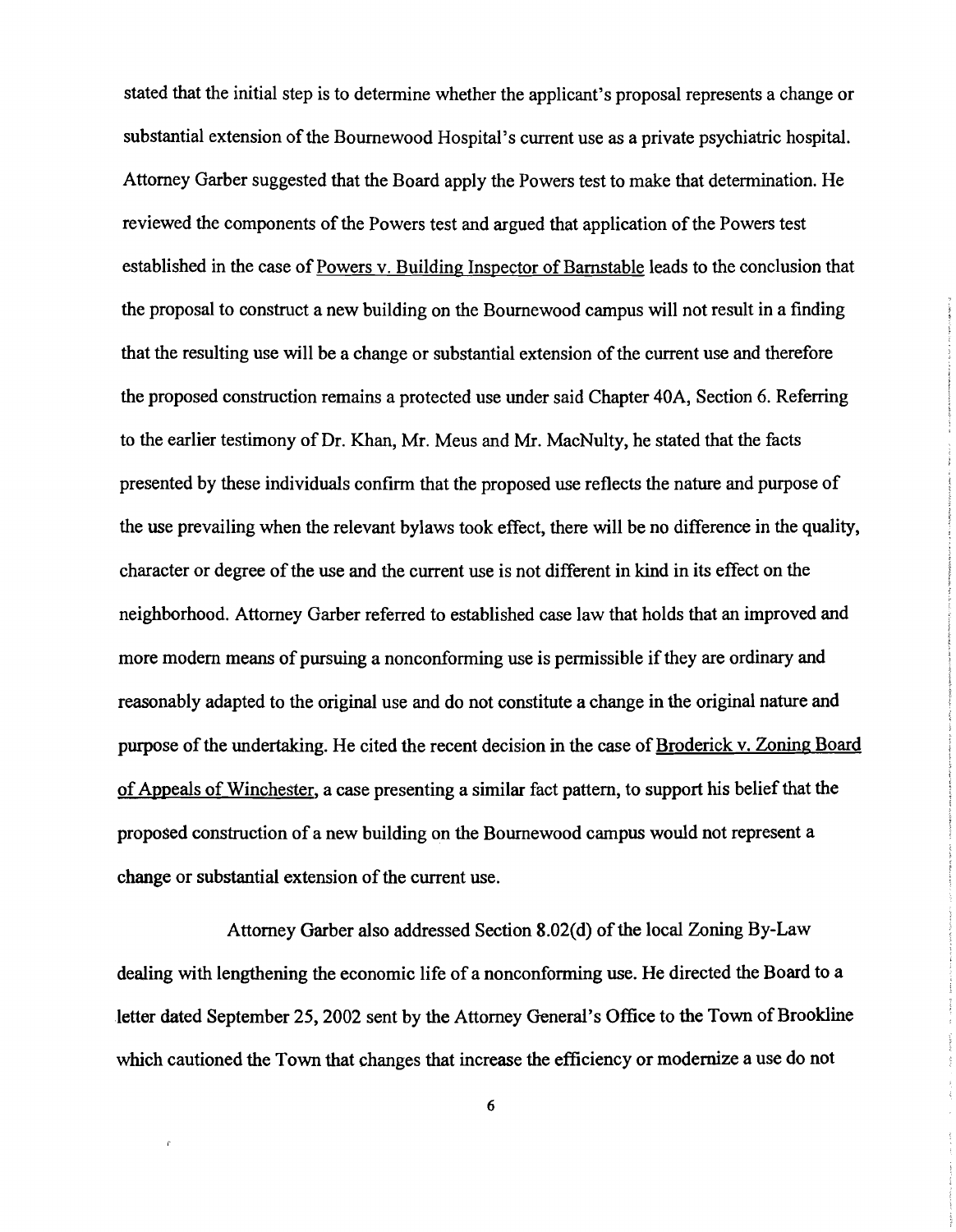necessarily result in the use losing its Section 6 protections and suggested that the Town discuss this issue with Town Counsel before applying the provisions of Section 8.02(d), cautioning the Town that Section 8.02(d) must be applied in a manner consistent with the protections afforded pre-existing nonconforming uses under state law. Attorney Garber also stated that the recognized legislative history of Chapter 40A is the Report of the Department of Community Affairs Relative To Proposed Changes And Additions To The Zoning Enabling Act dated January, 1972 and while the Department favored an amortization technique as a reasonable tool to achieve termination of nonconforming uses, the Legislature did not adopt this recommendation. He therefore argued that if the Board applies the local zoning bylaw to the applicant's proposal, that it not apply Section 8.02(d).

Attorney Garber then reviewed four factors that are required for finding in favor of a Special Permit under Section 9.05 of the Zoning By-Law, noting that: the specific location is an appropriate site for the use because the hospital has been there since 1895, the new building will not adversely affect the neighborhood, there will be no serious nuisance to vehicles and pedestrians for reasons previously presented and adequate and appropriate facilities will be provided for the proper operation of the use.

The Chairman asked whether the Board Members had any questions. Mr. DeVries asked Mr. Meus about calculation of the building's square footage. The Town's Building Commissioner, Michael Shepard, concurred with the calculations. Mr. Geller asked Mr. Garber whether he was aware of any case affording the protections under M.G.L. Chapter 40A, Section 6 to new structures as distinct from an addition to an existing structure. Mr. Garber answered in the negative and agreed to review this further.

7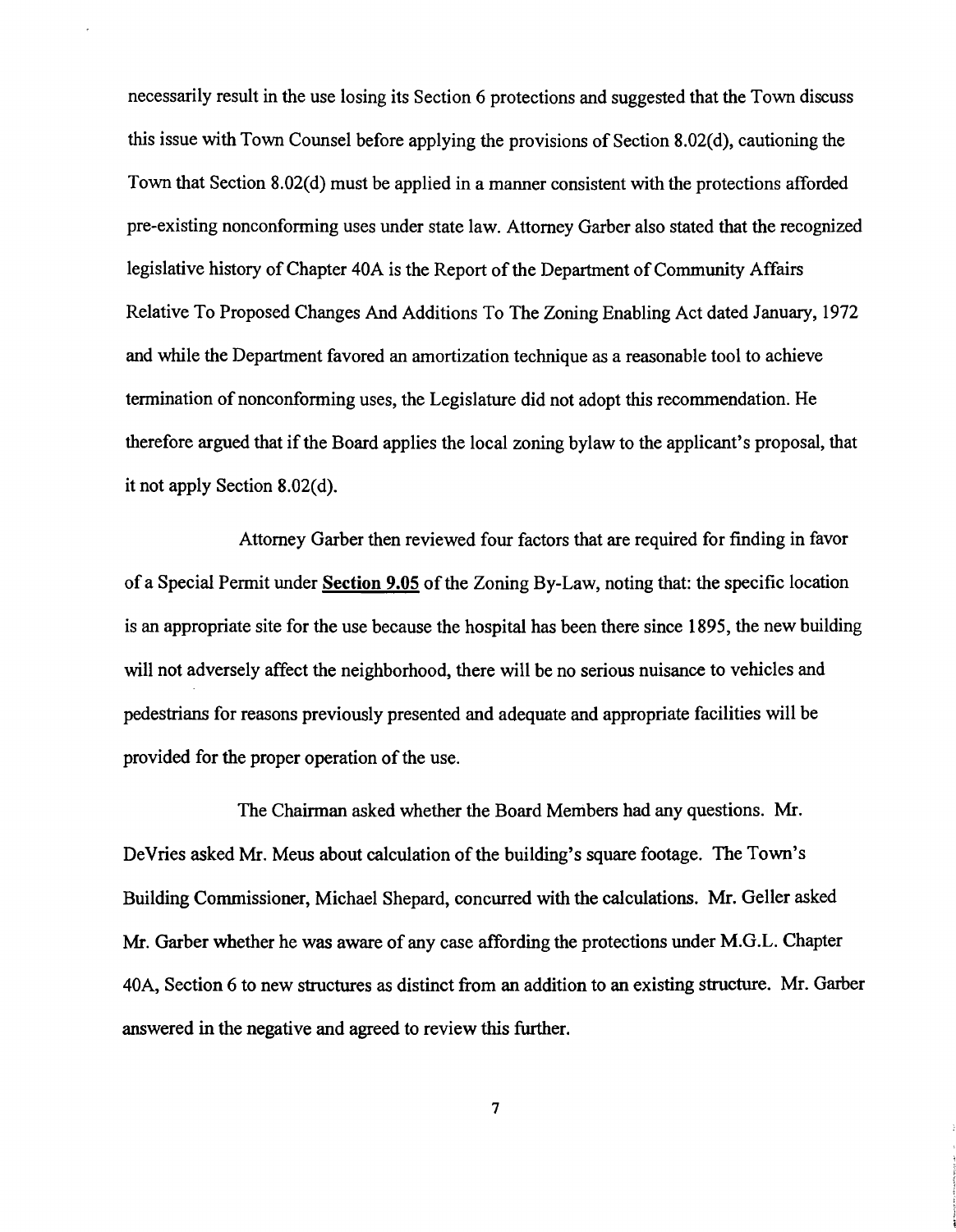The Chairman asked whether anyone wished to speak in favor of the proposal. Nobody responded in the affirmative.

The Chairman next asked whether anyone wished to speak in opposition to the application. Regina M. Frawley, a resident of 366 Russett Road and a Town Meeting Member from Precinct 16 inquired about the definition of "pre-existing non-conforming use" and after Chairman Geller explained this concept, Ms. Frawley stated her belief that the hospital had an obligation to the neighborhood considering it previously sold off 18 acres to create the neighborhood.

Joyce E. Stavis-Zak, a resident of 44 Intervale Road, President of the South Brookline Neighborhood Association and a Town Meeting Member from Precinct 16 stated her belief that historically the hospital has been a bad neighbor because of a history of reneging on its promises. Ms. Stavis-Zak recounted instances where security has been a problem and stated that a security analysis conducted about ten years ago recommended the hiring of two security guards. She maintains that the hospital no longer follows this recommendation. She believes the hospital can not be trusted and has offered to move patients further away from the neighborhood only because they now want something.

Joni Bernstein, a resident of 199 South Street, suggested that Dr. Kahn's motivation was to increase the number of patients at the hospital and noted that the clientele of the hospital has changed over time. She expressed her concern that the hospital now admits referrals from the State and unlike in the past hospital patients now may be criminals or sex offenders. She noted that the hospital does not do CORI checks on its patients. She opined that any increase in the number of patients would adversely affect the neighborhood. She believes there are security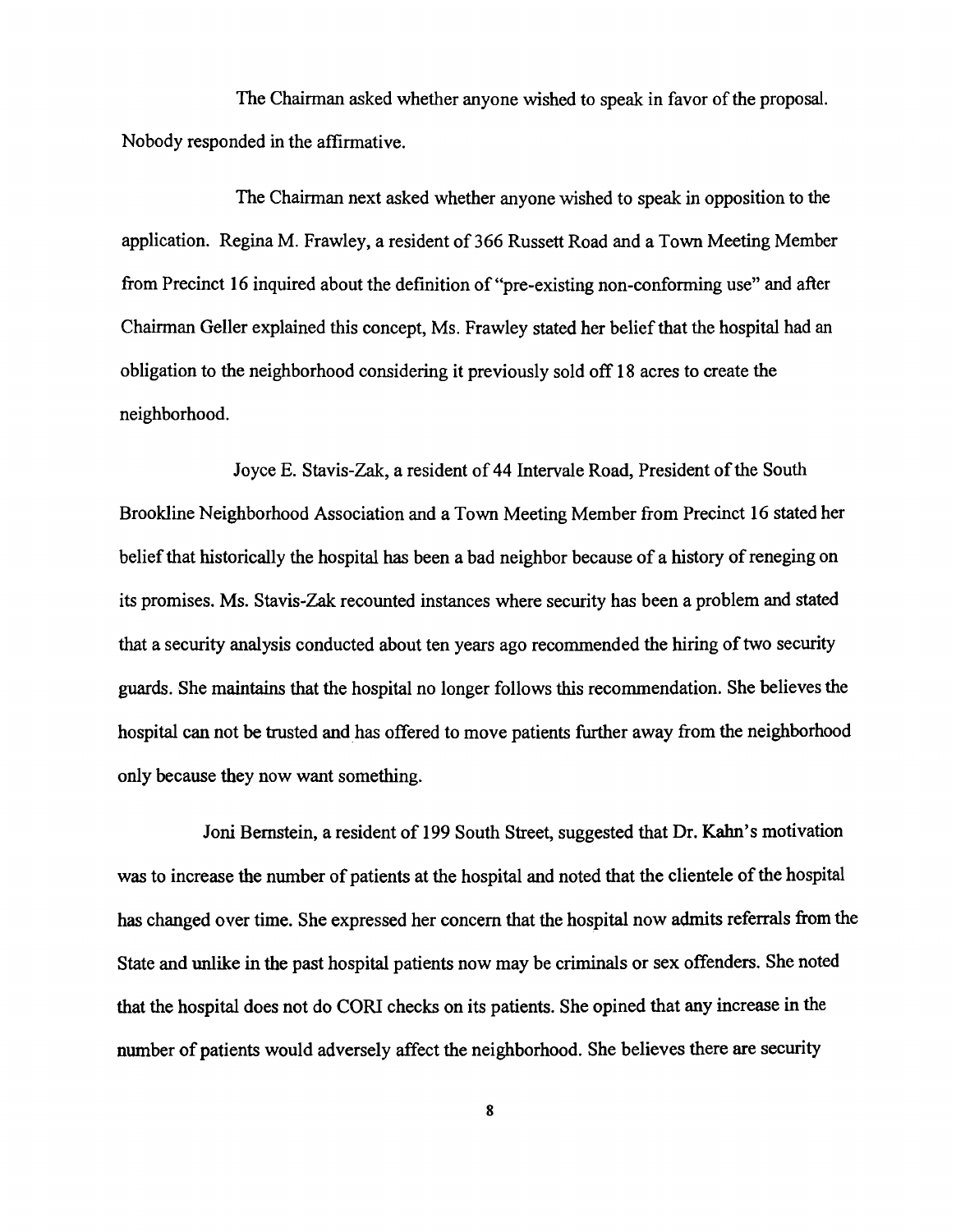concerns and the need for the police to respond to security issues places an extra burden on the neighborhood.

Alisa G. Jonas, a resident of 333 Russett Road, Vice-President of the South Brookline Neighborhood Association and a Town Meeting Member from Precinct 16, also noted how the clientele ofthe hospital has changed and that the hospital is receiving an increasing number of patients from correctional facilities or people with criminal records. She stated that the hospital has not increased the level of its security with these changes in the patient population over the years. Ms. Jones made reference to a number of instances in the past in which patients escaped, broke into neighborhood houses and cars and assaulted people. She stated that she was informed by the Brookline police that more than half of the patients have criminal records. She did admit that security at the hospital had improved due to intense pressure from the neighborhood, State Representative Tom Rush and Town officials. Even with those improvements, problems persist. She referred to old newspaper articles that were critical of the hospital's security, including a critical report from a security consultant. She is skeptical that the hospital does not intend to expand its population and wondered if the Department of Mental Health might pressure the hospital to take more patients.

Thomas J. Gallitano, a resident of 146 Bonad Road and a Town Meeting Member from Precinct 16, stated his hope that greater scrutiny will be given to the issue of the number of beds at the hospital.

Polly Selkoe, Assistant Director for Regulatory Planning delivered the findings of the Planning Staff.

### Section 4.07 - Table of Use Regulations, Use #19 (Licensed Hospital)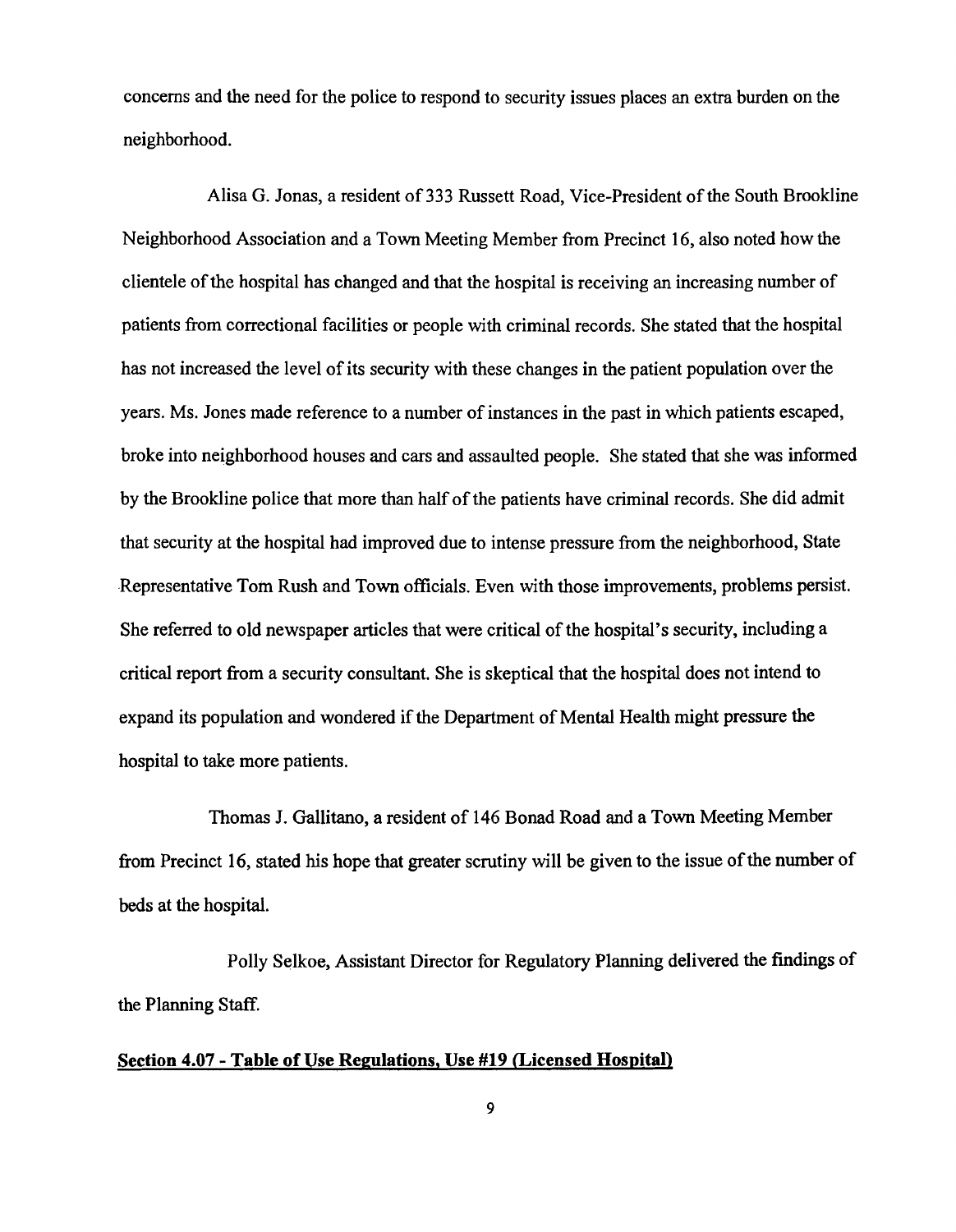### Section.8.02.l.a, c, and d; Alteration or Extension of a Nonconforming Use

A hospital use is not allowed in a single-family district. Therefore, a variance is required, unless the extension or alteration does not to exceed 25% of the existing volume or area, or lengthen the economic life longer more than a reasonable period for amortization of the initial investment then a special permit may be granted.

#### Section 5.09.2.i - Design Review

A special permit is required for an alteration to a non-residential use in a residential district with more than 5,000 square feet of gross floor area or with 10 or more parking spaces.

### Preservation of Landscape:

Approximately 53 existing trees are located within the footprint of the new construction and the applicant proposes to plant approximately 60 new shade and evergreen trees consisting of native evergreen and deciduous plants and shrubs, including eastern white pine, American holly and white spruce. The building has been positioned toward the center of the site and upslope of abutters on Clearwater Road, which will allow screening of the new building with evergreen plantings. In the revised plan, the applicant has added landscaping to screen the new parking spaces from South Street and the mechanical equipment in front of Woodbourne from Intervale Road.

# Relation of Building to Environment:

The exterior of the building complements the existing late nineteenth century Queen Anne Victorian architecture of the existing Bournewood campus nor the surrounding hilly and rocky landscape. Materials used on the exterior consist of fiber cement clapboard siding and trim, a fieldstone veneer base, and a mansard roof with asphalt shingles in front of a rubber roof. The rear of the building contains an outdoor patio, which will be enclosed with a non climbable steel security fence. Windows will be institutional grade, anodized aluminum windows glazed with 3/8" clear tempered glass. The windows will be single hung and will have factory installed security stops which will prevent the bottom sash from being opened more than 6".

# Open Space:

Even with the new building, there will be much open and landscaped space left on the campus.

# Circulation:

No new access points to public streets are planned for the new building.

# Surface Water Drainage:

The new building will not create greater stormwater run-off from the site, because there is a closed drainage system for the driveway and roof, which directs stormwater to retention basins. However, there is an existing drainage problem at the comer of the site at South and Clearwater Streets, which has a large depression. The hospital working with the Director of Transportation/Engineering has agreed to address this problem by adding retention basins under the new parking area and on the southwest comer of the property. These will be oversized to help capture as much runoff as possible before the water gets to the existing comer depression and overflows on to the street. An outlet structure and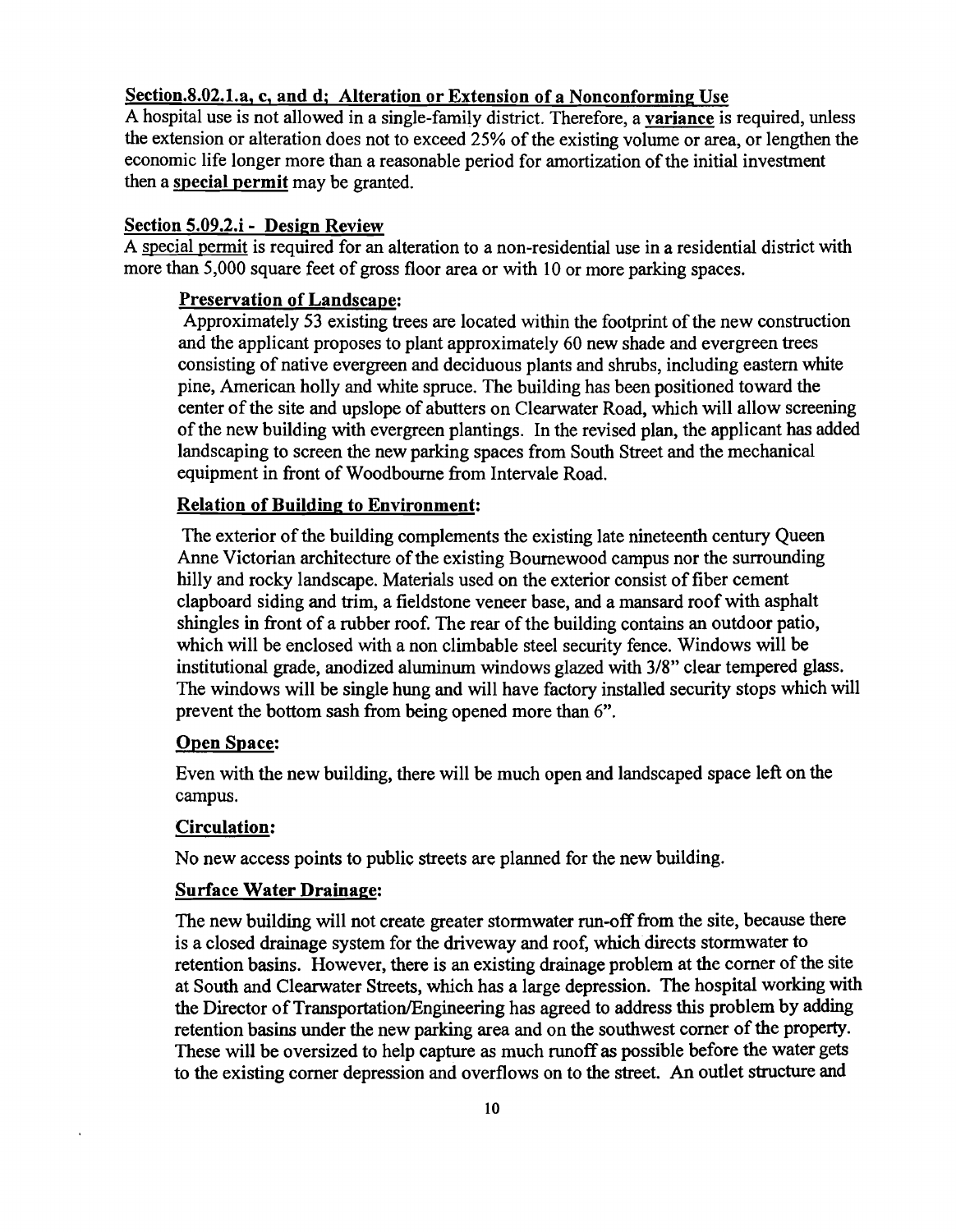pipe will also be installed in the existing depression to connect to the drainage system in South Street. The retention basins have been designed for a 100 year storm event.

#### **Utility Service:**

The new building is sited in the middle of the existing Bournewood campus to minimize its impact on the noise and temperature levels of the immediate environment. New gas, power, telephone, domestic and fire protection water service will be brought to the new building underground. New sanitary waste lines will be connected to the existing underground sewer line on the Bournewood campus. There will be a transformer and chiller in the rear of the new building which will be screened by native evergreen and deciduous plants and shrubs.

#### Safety and Security:

Security on the Bournewood campus will continue to meet, or exceed, the safety and security standards required by the Department of Mental Health. The new building, which will house 30 patients, is to be constructed so that each entrance to the building is separated from the exterior by a locked sallyport containing institutional grade doors with mortise locksets. The rear of the building contains an outdoor patio which will be enclosed with a non-climbable steel security fence. Windows will be anodized aluminum, institutional grade, with *3/8"* clear tempered glass. They will be single hung and have factory installed security stops, which will prevent the bottom sash from being opened more than 6". Additionally, the layout of the first floor patient rooms will be designed to have sight lines maximizing staff observation of patient activities.

# Heritage:

The new building will not remove any historic, traditional or significant uses, structures or architectural elements but does not complement them.

#### Energy Efficiency:

The new building will incorporate low VOC Paints, local/regional landscaping, fluorescent light fixtures and gypsum board products with recycled paper faces.

**Modification of BOA Decision # 1782 (1973)** – denied request of Bournewood Hospital to convert unfinished portion of second floor (l,400 s.f.) at 43 Intervale Road for four additional doctors' offices and a conference room.

Ms. Selkoe reported that the Planning Board did not support this request for an extension/alteration of this non-conforming hospital use for the following reasons:

1. The design of the building is not complementary to the five existing two-story Victorian buildings on the site, or to the neighborhood in general; the footprint of the building is too large for the site and does not fit with the surrounding natural landscape, which has hilly terrain and numerous rock outcroppings. The applicant has not submitted a storm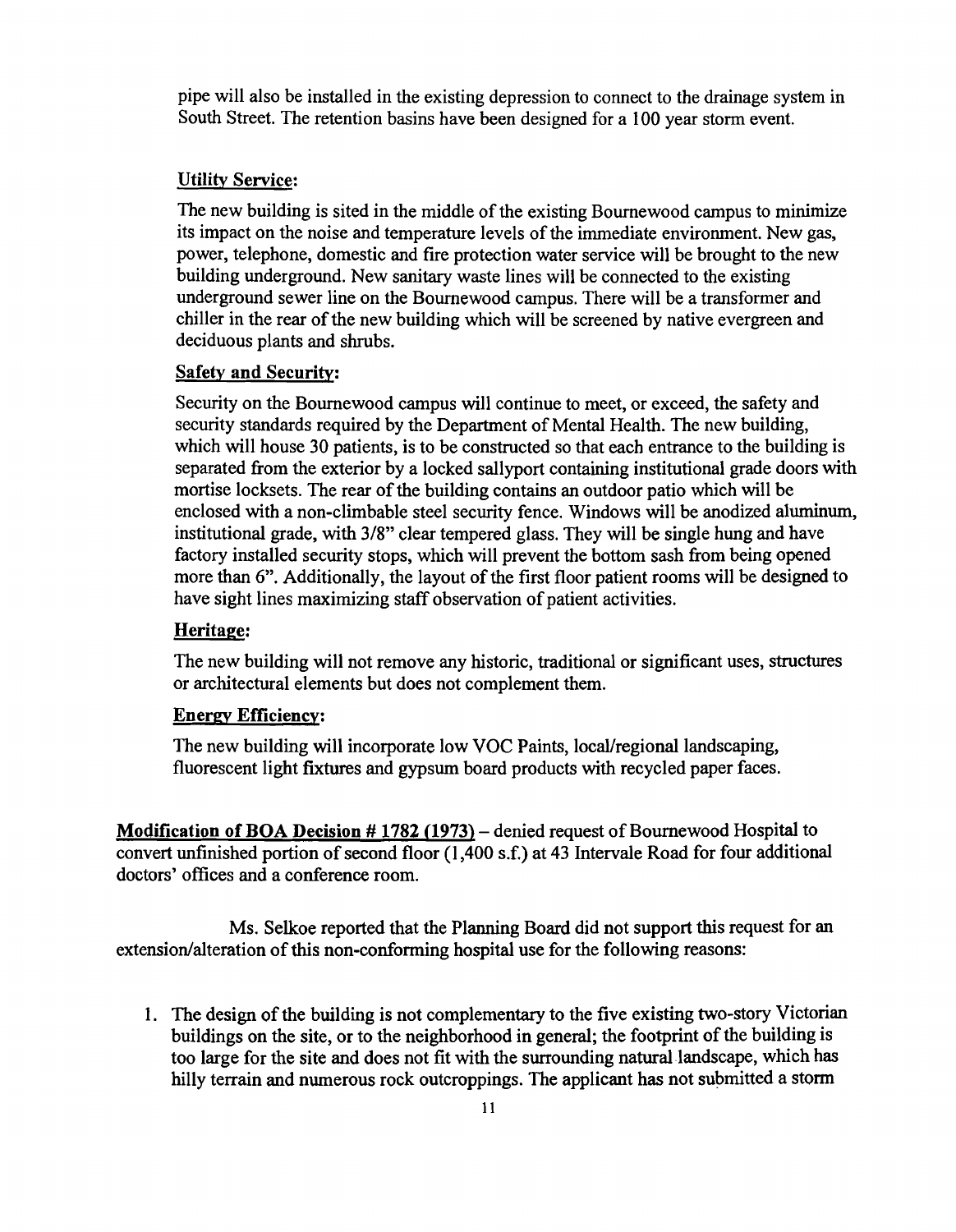water management plan that addresses the site as a whole, and the new facility will exacerbate on-site vehicular circulation and increase parking and service needs. (See Sec. *5.09A.b* and c)

- 2. The basement space, which is denoted on the floor plan as non-habitable space, should be counted as habitable space, except for the mechanical utilities, because there is large, windowed space which in all likelihood will be used by the hospital. The habitable floor area would then be greater than the allowed 25% by special permit and would require a variance. (See Sec. 2.08)
- 3. Even if limited to the 25% increase subject to a special permit, the construction of a new state of the art hospital building of 11,000 s.f. is a major addition and increases the life of this non-conforming use.  $\[\text{In } 1973\]$ , Case # 1782, the Board of Appeals denied a much smaller request for a conversion of 1,400 s.f. of floor space on the second floor of one of the existing buildings from storage space to medical offices, stating that it would: ''tend to lengthen the economic life of the non-conformity for a period greater than reasonable for the amortization of the initial investment".] (See Sec.4.07, 8.02. a-d)
- 4. The conditions for a special permit under Sec. 9.05.1.a, b, c, and d are also not met. The site is not appropriate for the location of a hospital, as it is a quiet residential area; the use has adversely affected the neighborhood since there have been many complaints about the hospital over the years, including about in-patients who have left the facility without permission and entered homes in the surrounding neighborhood. Adequate and appropriate facilities have not been provided for the proper operation of the use because this private, for-profit hospital relies on the Brookline police to provide its security, evidenced by the record of numerous police calls to the site.

Therefore, she said, the Planning Board unanimously recommended denial of this application and the request for special permits and/or variances under Sections 4.07, 5.09, 8.02.1.a.c. & d and modification of Board of Appeals case #1782.

Michael Shepard, Building Commissioner, delivered the comments of the

Building Department. He stated that he believes construction of the building constitutes a

substantial expansion of the use but that he was comfortable with the modified plans (redesigned

basement area) in that the expansion was now at or less than the 25% required in Section

8.02.1.c of the Zoning By-Law. Mr. Shepard said that he was aware of the concern expressed by

Town Counsel regarding the implications of Section 8.02.1.d and opted not to comment on its

relevance to subject project. Mr. Shepard stated that he believes this is a pre-existing non-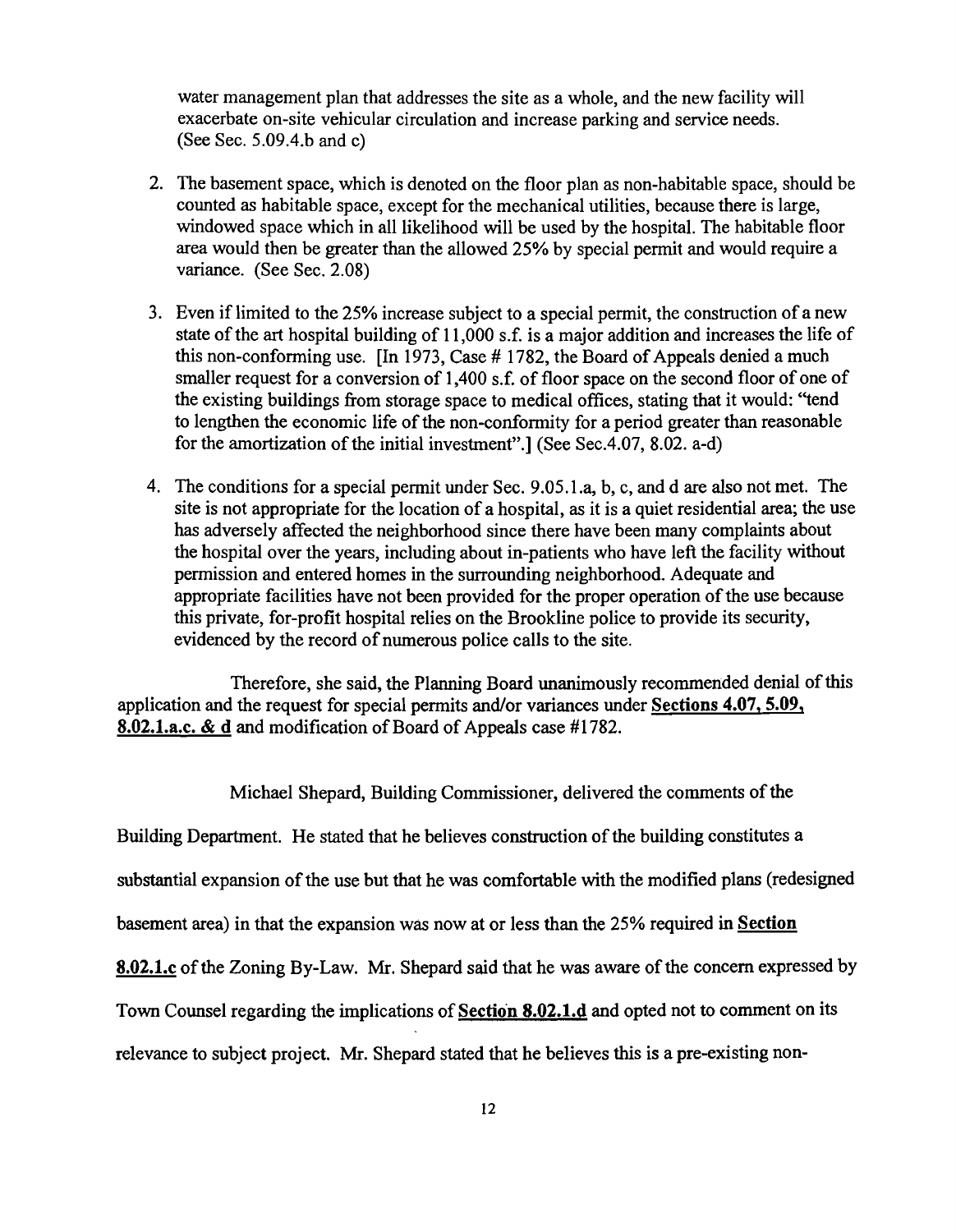conforming use and, in response to Mr. Geller's earlier inquiry, that he can find no case decisions under M.G.L. Chapter 40A, Section 6 allowing erection of a new building rather than an addition. Mr. Shepard also answered an inquiry from Board Members Robert De Vries and Jesse Geller regarding the number of required parking spaces by informing them that the applicant had satisfied the parking requirements.

The Chairman concluded the hearing by stating that the evidence was now closed, except for a site visit to be held at 300 South Street on June 2,2009. The public was invited to attend. The Chairman also invited Attorney Garber to submit a memorandum on the differences in the zoning case law between constructing a new building versus adding an addition to an existing building. A second hearing was scheduled following the site visit for the purpose of applicant rebuttal, Board Member questions, deliberation and decision.

At the commencement of the second hearing on June 18, 2009, the Board afforded Attorney Garber the opportunity to rebut any of the comments made in opposition to the applicant's proposal. The Chairman next inquired whether any of the Board Members had any questions. Board Member Jonathan Book asked whether there would be an increase in the number of patients treated at the hospital if the petition is granted. Dr. Khan again described the different categories of patients served at the hospital and answered there would be no increase in the number of patients served by the hospital nor would the applicant seek an increase in the number of licensed beds. Board Member Robert De Vries asked Assistant Director for Regulatory Planning, Polly Selkoe to comment on the Planning Board's concerns about the design on the proposed new building. Ms. Selkoe reported the Planning Board's concern that the proposed building was one story in height while the existing buildings are two and one-half stories; the new building was not Victorian in style and presented a larger footprint. In response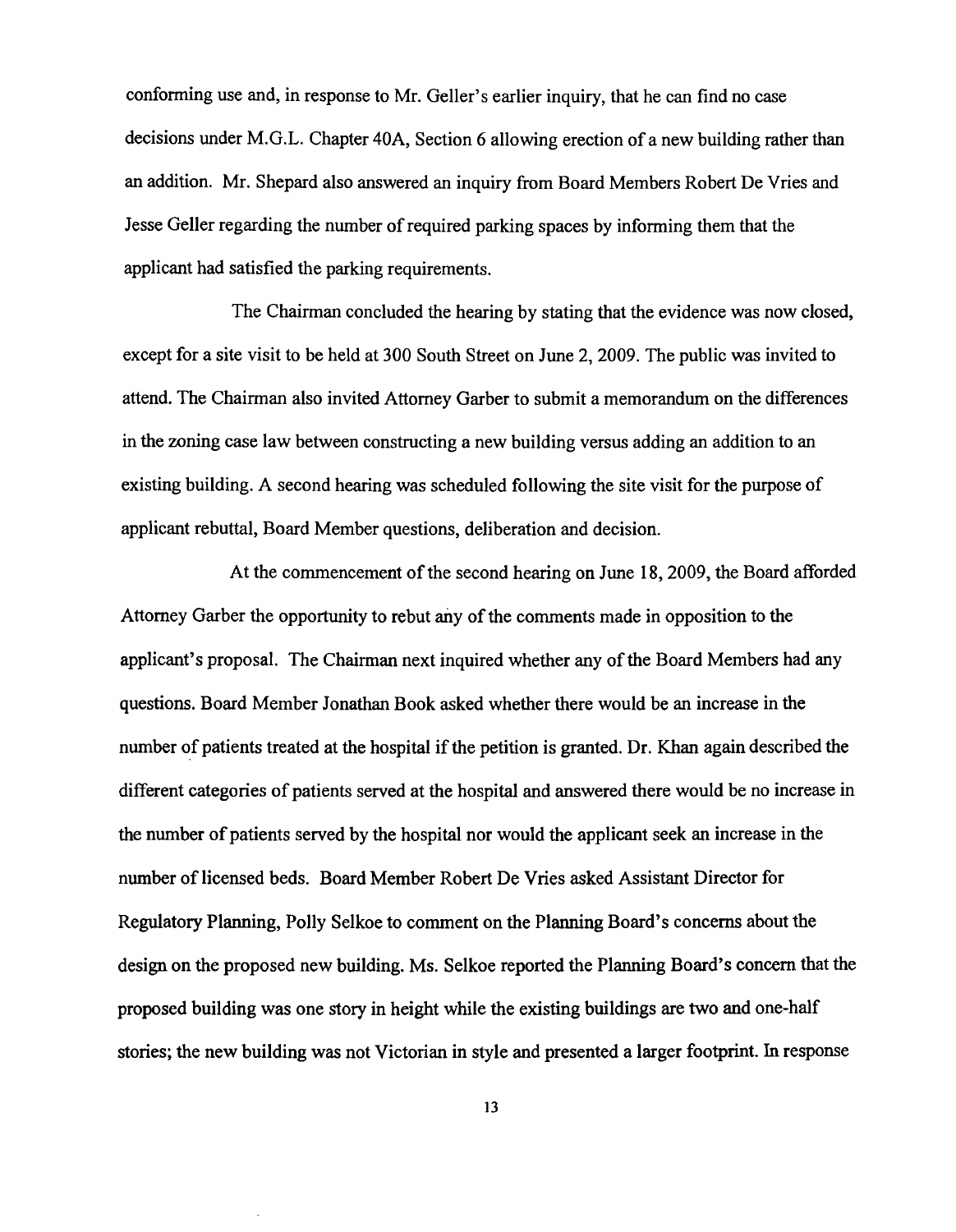to a question asked by the Board, Architect Daniel Meus explained that a one story building provides a medically efficient way of handling thirty patients and the design lends itself to providing proper function, better security and good care. He commented that a two story building would be less efficient and would require additional staff. Board Member De Vries stated that he did not find the design of the proposed building to be offensive, that it was shielded from the other buildings that surround the neighborhood and does not create a nuisance under Section 9.05 ofthe Zoning By-Law. In response from a question from Chairman Geller, Board Member DeVries stated that the application meets the standards of Subsection 4 of Section 5.09 of the Zoning By-Law and he believed that the proposed building was an improvement over a Victorian style building. Mr. DeVries also stated his belief that the proposed building met the standards of the Heritage subsection and the building fit within the context of the site very well.

Chairman Geller inquired of the applicant whether the Department of Mental Health can require the hospital to take in more patients. Dr. Khan responded that the Department could not require the hospital to take in more patients and there was no plan to increase the number of patients or licensed beds.

Board Member DeVries inquired about the precedence of the 1973 application and hearing denying relief. Mr. Book stated that he did not believe the basis for denial in the 1973 application was applicable in this case.

Chairman Geller then asked Attorney Garber about the memorandum he had submitted at the time of the site visit on the issue of whether it made a difference whether the proposed building was an addition to an existing building or was a stand alone building. Attorney Garber responded that there were too few cases decided on this issue to draw any definitive conclusions, but he believed that it was less important under the case law whether the new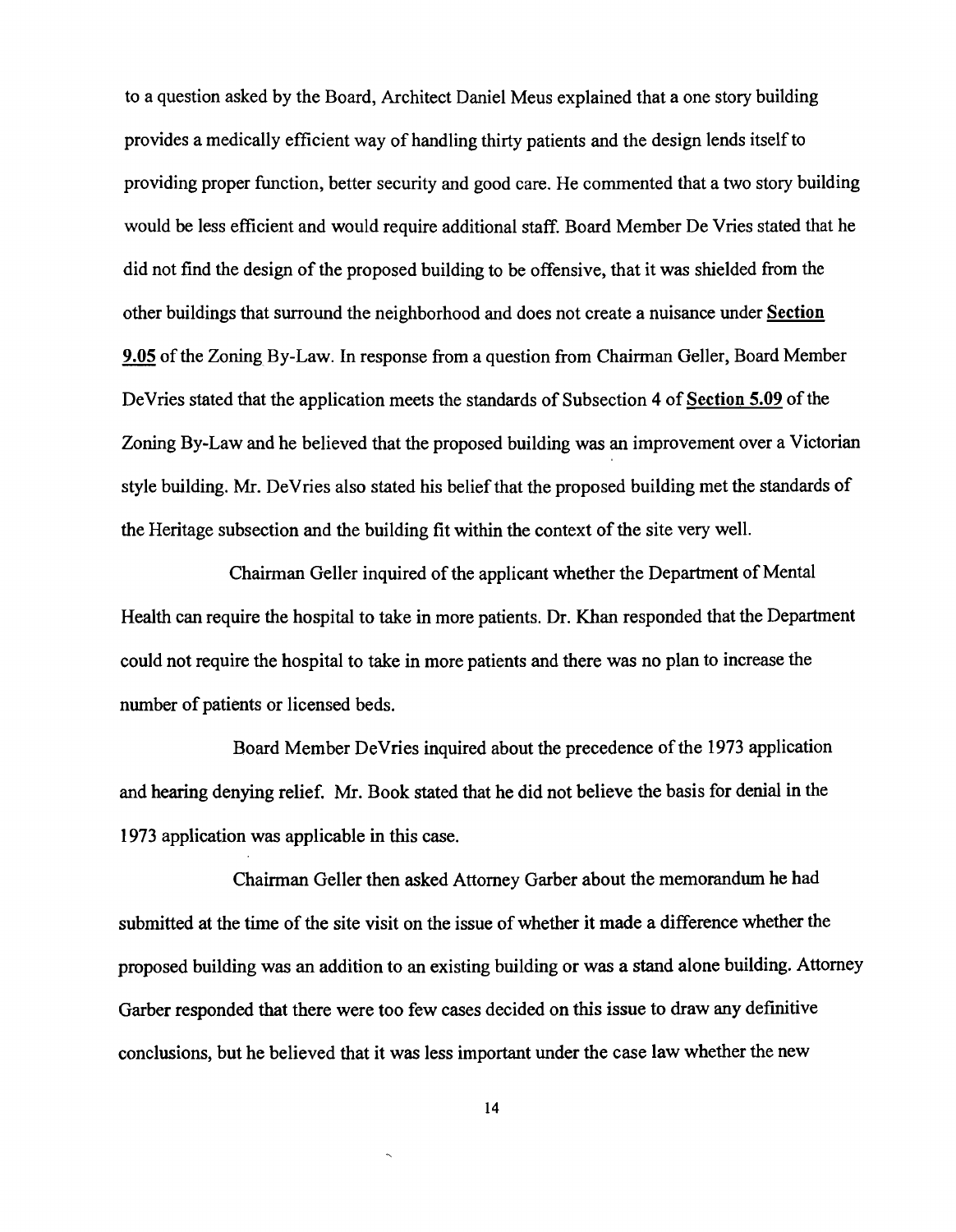building was an addition or a stand alone structure and the more important consideration was whether the there would be a change in the existing use. He felt that changes in increased efficiency or modernization of a use do not necessarily result in the loss of Section 6 protections. Mr. Garber acknowledged that he was able to find cases applying M.G.L. 40A, Section 6 to additions to existing structures but was not able to find any cases extending those protections to a new separate building.

Chairman Geller, advised the other Board Members that Town Counsel had infonned him that, due to concerns about its enforceability, the Board should disregard the provisions of Section 8.021.d of the Zoning By-Law.

Board Member Book expressed his belief that if the Board focuses on the use, it would be clear to him that there is no substantial expansion of the use and therefore the use is protected under Chapter 40A, Section 6. He felt there was no need to address Section 8.02 and if the issue of design review was addressed, he found no increase in the number of patients and thus no expansion of the use. He felt if the applicant wanted to seek an increase in the number of patients in the future, it would trigger a need to bring the applicant back before the Board. Chairman Geller disagreed with portions of Board Member Book's analysis and stated his belief that the construction of a new building of this scope and scale does, in his opinion, constitute a change or substantial extension of the pre-existing non-conforming use making it subject to the Town's Zoning By-Law. Chairman Geller expressed his belief that the Board would therefore have to analyze each of the Special Permits that would be required and the Design Review requirement, taking into account the report of the Planning Board concerning Design Review.

Mr. Geller asked Mr. DeVries whether he believed the proposed building meets the Community and Environmental Impact and Design Standards of Section 5.09.4 of the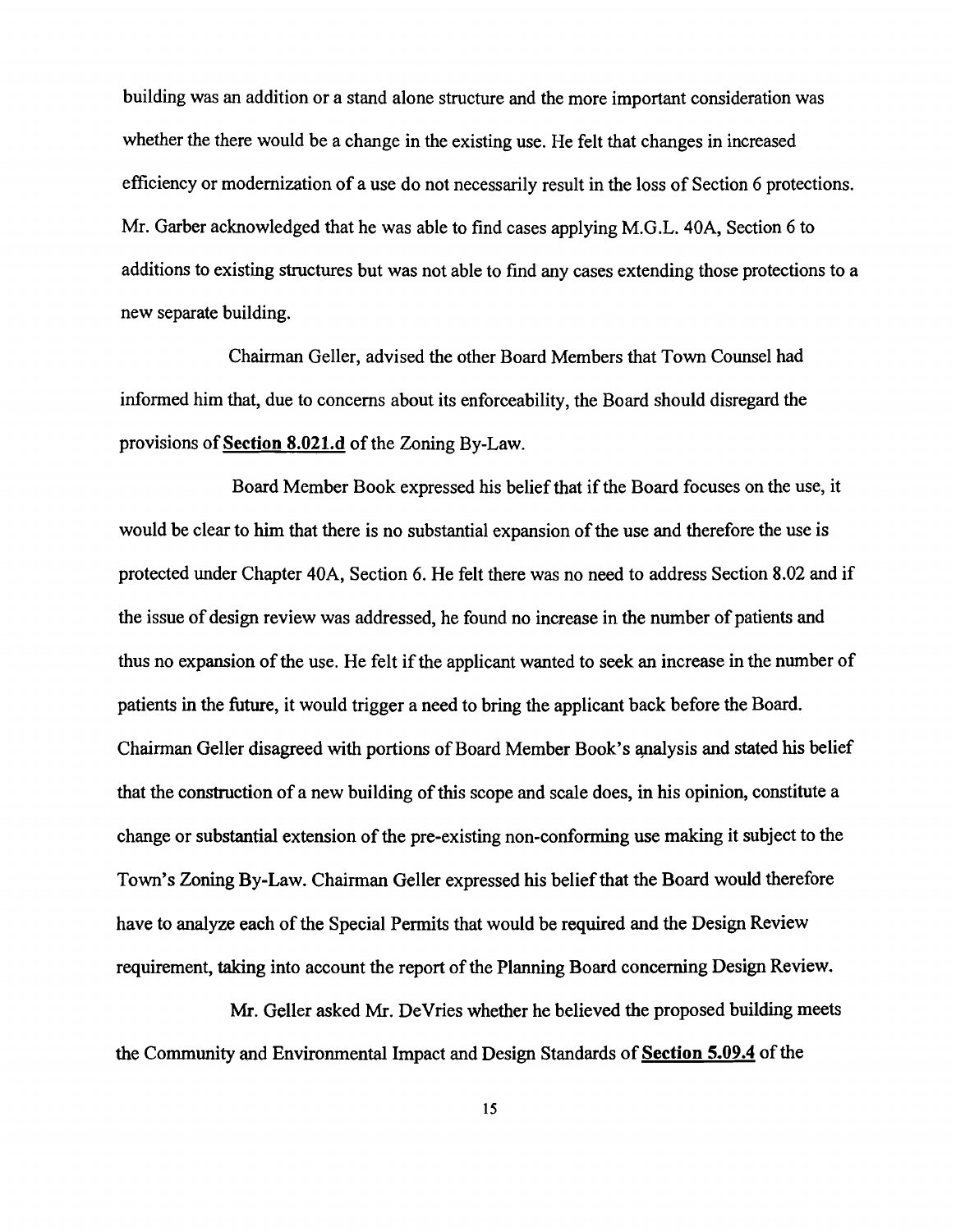Zoning By-Law. Mr. DeVries responded in the affirmative. Mr. Geller stated that he was particularly persuaded by Board Member De Vries' comments that it would be difficult to build a two story Victorian building with a smaller footprint yet have the same functionality as the proposed building. He stated that under Section 9.05.1 of the Zoning By-Law, the specific site is an appropriate location for the use, structure or condition. He added that the use is a continuing use and the structure would be centrally located on the site and there would be plenty of landscaping around it. With assurances from the applicant that it will be maintaining the current patient size, he could not see how this would adversely affect the neighborhood compared to what already existed. He felt there would be no nuisance or serious hazard to vehicles or pedestrians since the applicant has plenty of land and has established plenty of parking. He felt that the requirement for adequate and appropriate facilities for the proposed use had also been established. Chairman Geller concluded by stating that the applicant's proposal would not have a significant impact on the supply of housing for low and moderate income people, as this requirement is not applicable.

Board Member De Vries commented that the applicant's agreement to stop using the Woodbourne building for residential patient care would also benefit the neighborhood. Board Member Book agreed, as the proposal would move patients away from the outskirts near the neighborhood and the patients will be more centrally located within the campus.

There followed a lengthy discussion of the applicable Zoning By-Law, Chapter 40A, section 6 and the conditions suggested by the Department of Planning and Community Development. Discussions included the FAR issue concerning the basement, definitions about categories of patients, certificates of occupancy, limitations on the number of patients, use of the Woodbourne building and the advisability of referencing previously submitted plans. On the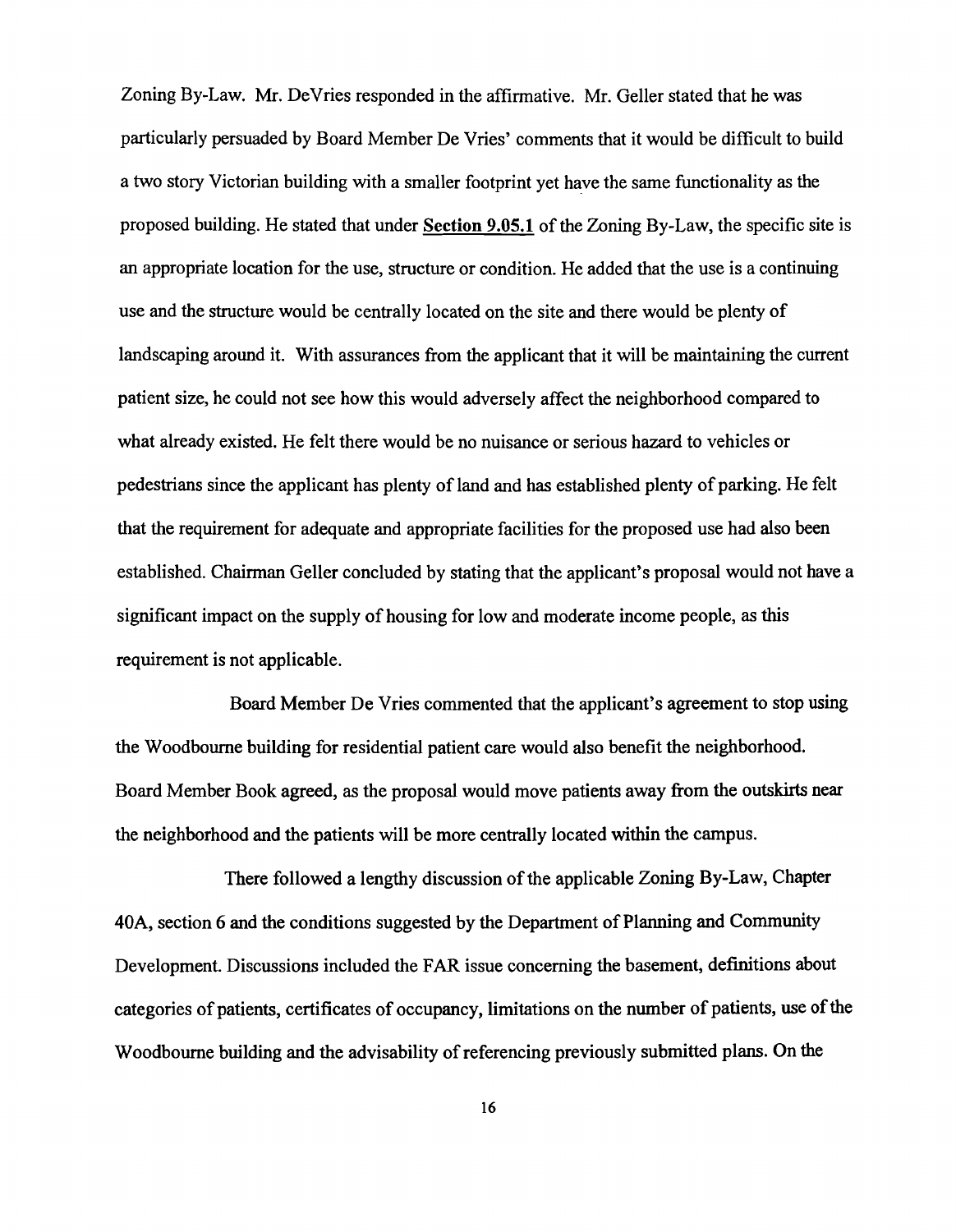question of categories of patients, Chairman Geller wondered whether the hospital should be given an "all in" number of patients or whether the numbers should be limited by the category of patients. He stated his belief that the neighbors would be concerned about an increase in the total number of patients and whether the new building would expand services or the number of people. Board Member Book stated his belief that an increase in the number of any category of patients would constitute a more intensive use and therefore the total number of patients within each category and in total should not increase. Dr. Kahn was asked if he understood and accepted such a restriction and he responded in the affirmative. Further discussions took place about drainage issues, screening along the Woodbourne building and around the new parking area.

Chairman Geller stated that he felt that Special Permit reliefwas appropriate based on the earlier comments dealing with Zoning By-Law Sections 9.05. 4.07. use # 19. 8.02 and 5.09. Board Members Book and De Vries voiced their agreement.

The Board, having deliberated on this matter and having considered the foregoing testimony, concludes that the requirements of Section 5.09.2.i, Section 8.02.1a, and Section 8.02.1.c of the Zoning By-Law have been satisfied and it is desirable to grant the Special Permits in accordance with the relief requested. The Board makes the following specific findings pursuant to Section 9.05 of the Zoning By-Law:

- a. The specific site is an appropriate location for such a use, structure, or condition.
- b. The use as developed will not adversely affect the neighborhood.
- c. There will be no nuisance or serious hazard to vehicles or pedestrians.
- d. Adequate and appropriate, facilities will be provided for the proper operation of the proposed use.
- e. The development as proposed will not have a significant adverse effect on the supply of
	- housing available for low and moderate income people.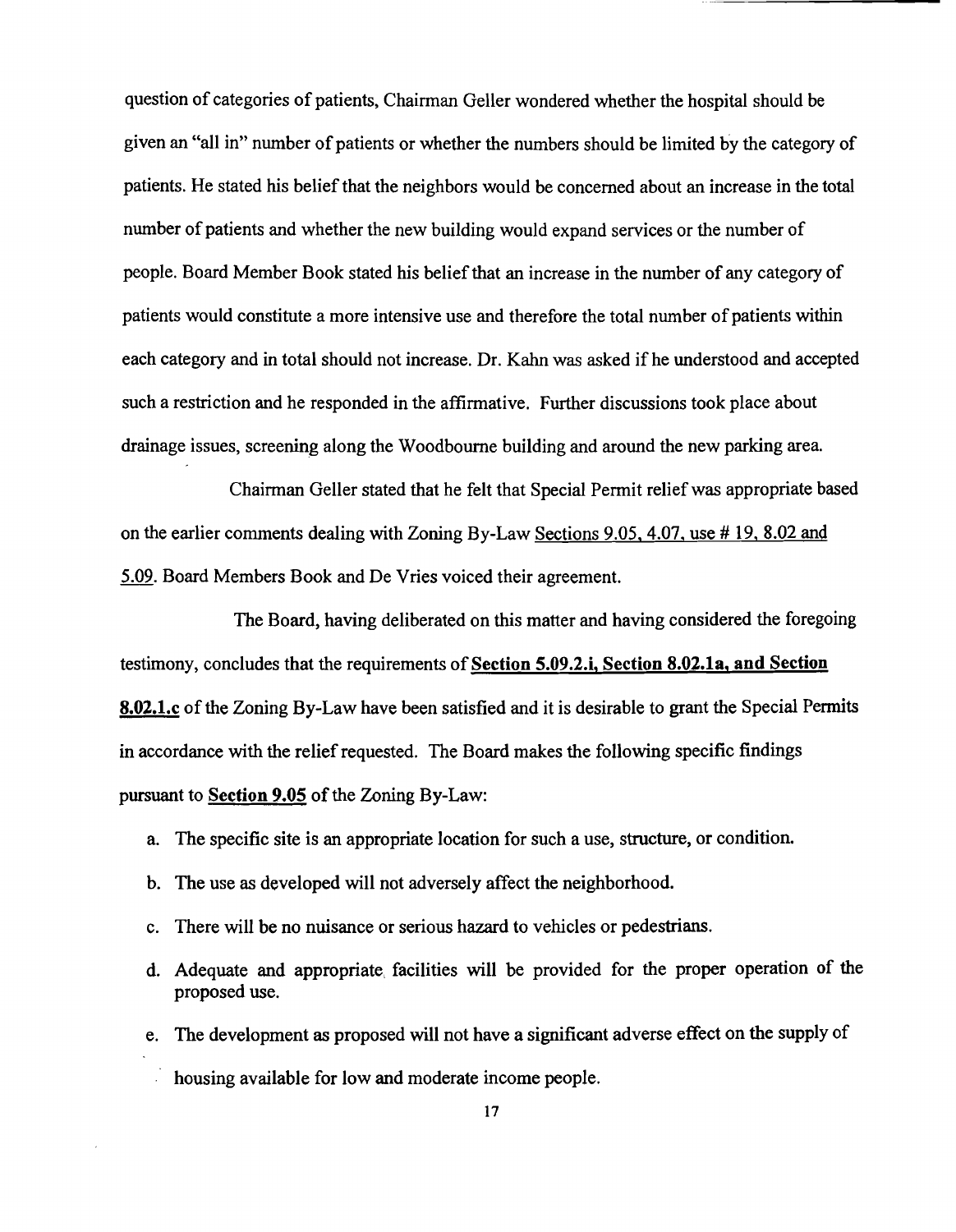Upon motion made and duly seconded, it was unanimously

VOTED: To approve the special pennit relief requested for 300 South Street, BOA

#090011, as referenced in the below plans and subject to the following seven conditions:

The Chairman noted that the plans of record are as follows:

Tl.1: Title Sheet, dated 6 May 2009 Cl.1: Overall Site Plan, dated 15 April 2009 Cl.2: Layout & Materials Plan, dated 15 April 2009 L1.2: Construction Traffic Control Plan, dated 15 April 2009 L2.1: Site Planting Overview, dated 6 May 2009 L2.2: Planting Plan, dated 6 May 2009 Al.O: Ground Floor Plan, dated 6 May 2009 ALl: First Floor Plan, dated 6 May 2009 A2.1: Exterior Elevations dated 6 May 2009 A2.2: Exterior Elevations dated 6 May 2009

- 1. Prior to the issuance of a building permit, final plans, indicating façade design, colors, materials, windows, and rooftop details shall be submitted for the review and approval of the Assistant Director of Regulatory Planning. An on·site mock·up of specific colors and materials shall be approved at a later date by the Assistant Director of Regulatory Planning.
- 2. Prior to the issuance of a building permit, final site and landscaping plan, indicating site design, landscaping, fencing, lighting, drainage details, and surface parking, shall be submitted for the review and approval of the Assistant Director of Regulatory Planning.
- 3. Prior to the issuance of a building permit, a construction management plan, including parking locations for construction vehicles, location of portable toilets, and a rodent control plan, shall be submitted for review and approval by the Transportation Director, with a copy of the approved plan submitted to the Planning and Community Development Department and posted on the Planning Department's website.
- 4. Prior to the issuance of a building permit, a drainage plan shall be submitted for the review and approval by the Transportation/Engineering Director. The drainage plan shall include adding retention basins near the new parking area and on the southwest corner of the property, with an outlet structure and pipe connecting to the drainage system in South Street and designed to handle a 100 year storm event.
- 5. Prior to the issuance of a building permit, the applicant shall submit to the Building Commissioner for review and approval for conformance to the Board of Appeals